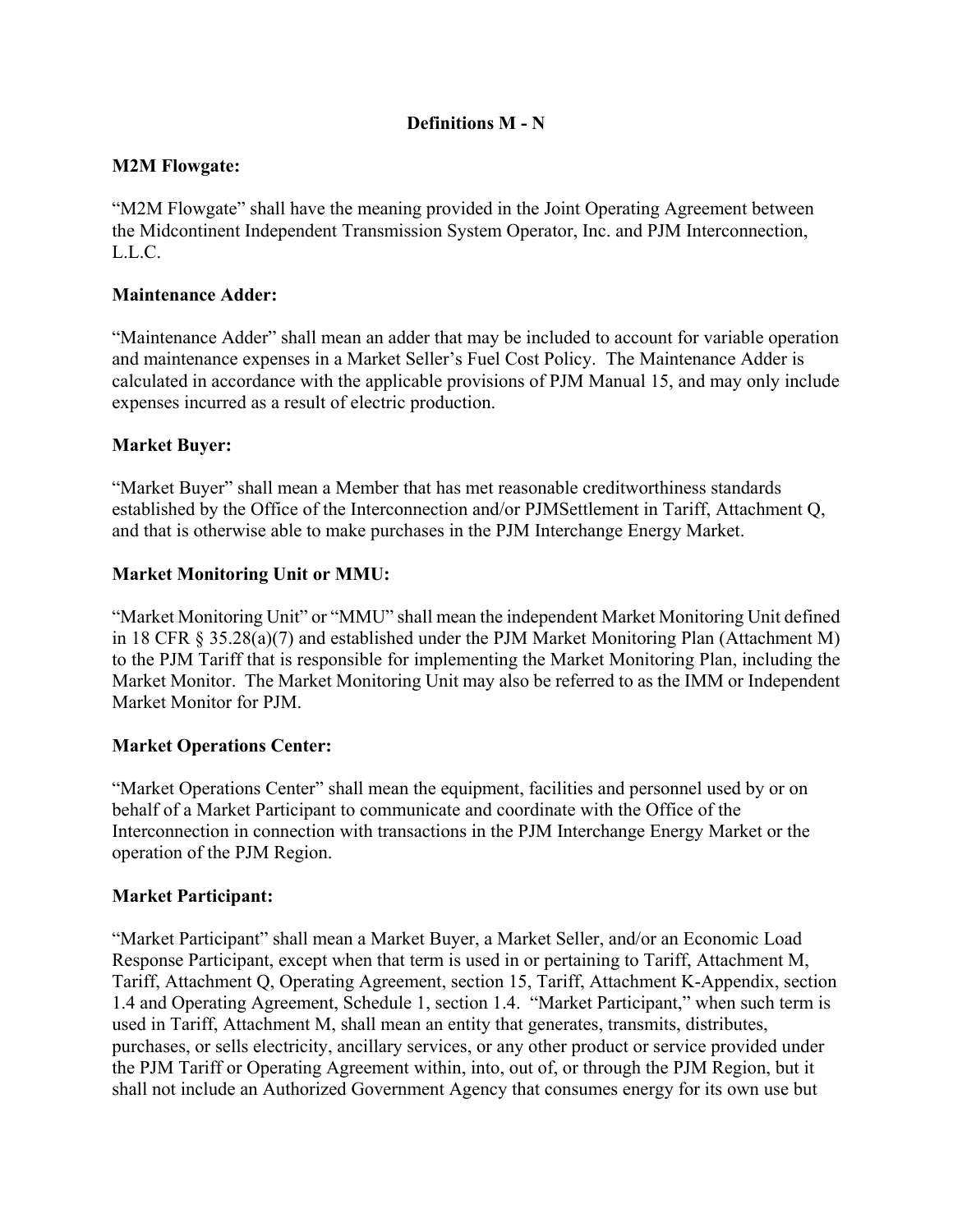does not purchase or sell energy at wholesale. "Market Participant," when such term is used in or pertaining to Tariff, Attachment Q, Operating Agreement, section 15, Tariff, Attachment K-Appendix, section 1.4 and Operating Agreement, Schedule 1, section 1.4, shall mean a Market Buyer, a Market Seller, an Economic Load Response Participant, an FTR Participant, a Capacity Market Buyer, or a Capacity Market Seller.

## **Market Participant Energy Injection:**

"Market Participant Energy Injection" shall mean transactions in the Day-ahead Energy Market and Real-time Energy Market, including but not limited to Day-ahead generation schedules, realtime generation output, Increment Offers, internal bilateral transactions and import transactions, as further described in the PJM Manuals.

# **Market Participant Energy Withdrawal:**

"Market Participant Energy Withdrawal" shall mean transactions in the Day-ahead Energy Market and Real-time Energy Market, including but not limited to Demand Bids, Decrement Bids, real-time load (net of Behind The Meter Generation expected to be operating, but not to be less than zero), internal bilateral transactions and Export Transactions, as further described in the PJM Manuals.

## **Market Seller:**

"Market Seller" shall mean a Member that has met reasonable creditworthiness standards established by the Office of the Interconnection and/or PJMSettlement in Tariff, Attachment Q, and that is otherwise able to make sales in the PJM Interchange Energy Market.

### **Maximum Emergency:**

"Maximum Emergency" shall mean the designation of all or part of the output of a generating unit for which the designated output levels may require extraordinary procedures and therefore are available to the Office of the Interconnection only when the Office of the Interconnection declares a Maximum Generation Emergency and requests generation designated as Maximum Emergency to run. The Office of the Interconnection shall post on the PJM website the aggregate amount of megawatts that are classified as Maximum Emergency.

### **Maximum Generation Emergency:**

"Maximum Generation Emergency" shall mean an Emergency declared by the Office of the Interconnection to address either a generation or transmission emergency in which the Office of the Interconnection anticipates requesting one or more Generation Capacity Resources, or Non-Retail Behind The Meter Generation resources to operate at its maximum net or gross electrical power output, subject to the equipment stress limits for such Generation Capacity Resource or Non-Retail Behind The Meter resource in order to manage, alleviate, or end the Emergency.

### **Maximum Daily Starts:**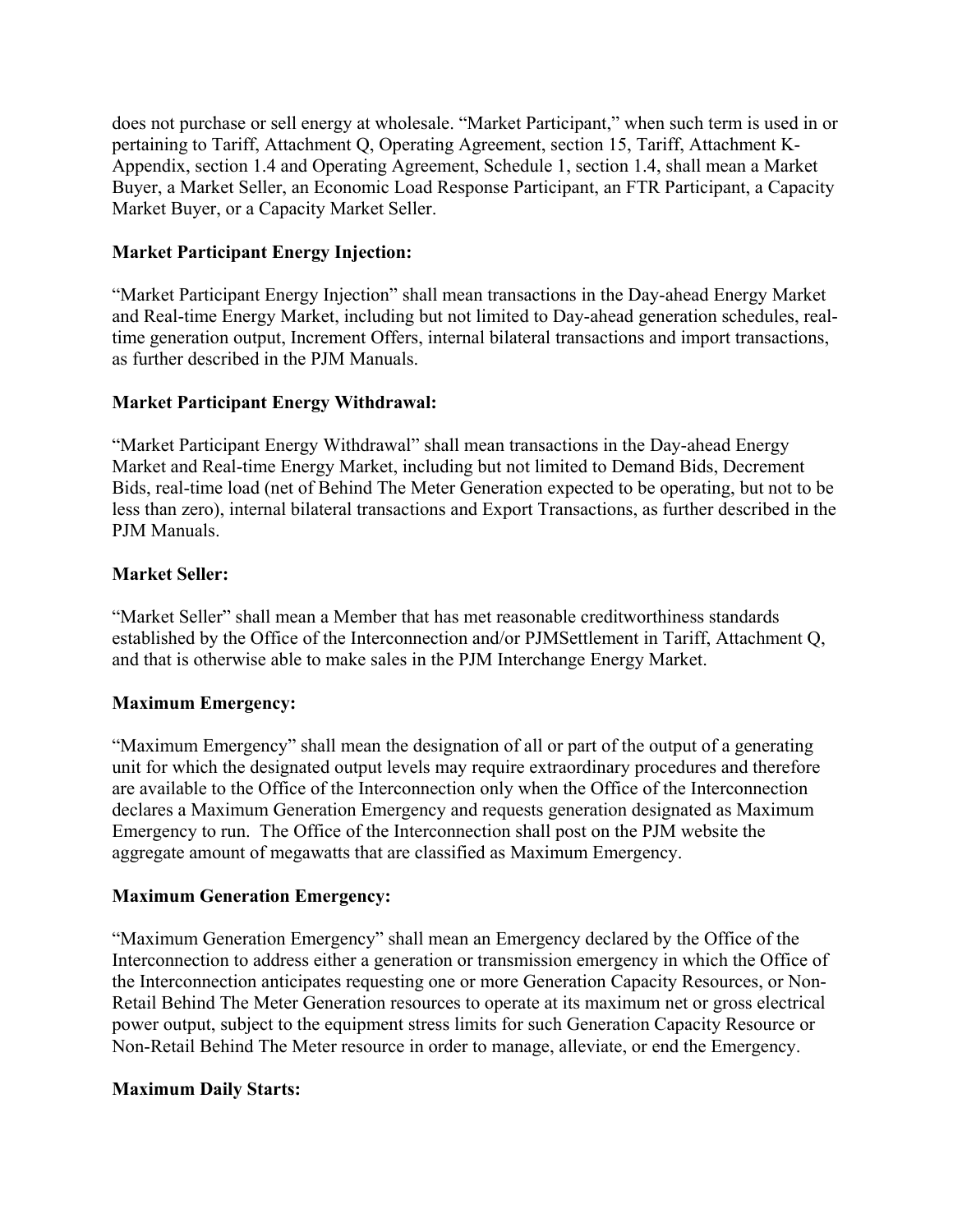"Maximum Daily Starts" shall mean the maximum number of times that a generating unit can be started in an Operating Day under normal operating conditions.

# **Maximum Generation Emergency Alert:**

"Maximum Generation Emergency Alert" shall mean an alert issued by the Office of the Interconnection to notify PJM Members, Transmission Owners, resource owners and operators, customers, and regulators that a Maximum Generation Emergency may be declared, for any Operating Day in either, as applicable, the Day-ahead Energy Market or the Real-time Energy Market, for all or any part of such Operating Day.

# **Maximum Run Time:**

"Maximum Run Time" shall mean the maximum number of hours a generating unit can run over the course of an Operating Day, as measured by PJM's State Estimator.

# **Maximum Weekly Starts:**

"Maximum Weekly Starts" shall mean the maximum number of times that a generating unit can be started in one week, defined as the 168 hour period starting Monday 0001 hour, under normal operating conditions.

# **Member:**

"Member" shall mean an entity that satisfies the requirements of Operating Agreement, section 11.6 and that (i) is a member of the LLC immediately prior to the Effective Date, or (ii) has executed an Additional Member Agreement in the form set forth in Operating Agreement, Schedule 4.

# **Members Committee:**

"Members Committee" shall mean the committee specified in Operating Agreement, section 8, composed of representatives of all the Members.

# **Minimum Generation Emergency:**

"Minimum Generation Emergency" shall mean an Emergency declared by the Office of the Interconnection in which the Office of the Interconnection anticipates requesting one or more generating resources to operate at or below Normal Minimum Generation, in order to manage, alleviate, or end the Emergency.

# **Minimum Down Time:**

For all generating units that are not combined cycle units, "Minimum Down Time" shall mean the minimum number of hours under normal operating conditions between unit shutdown and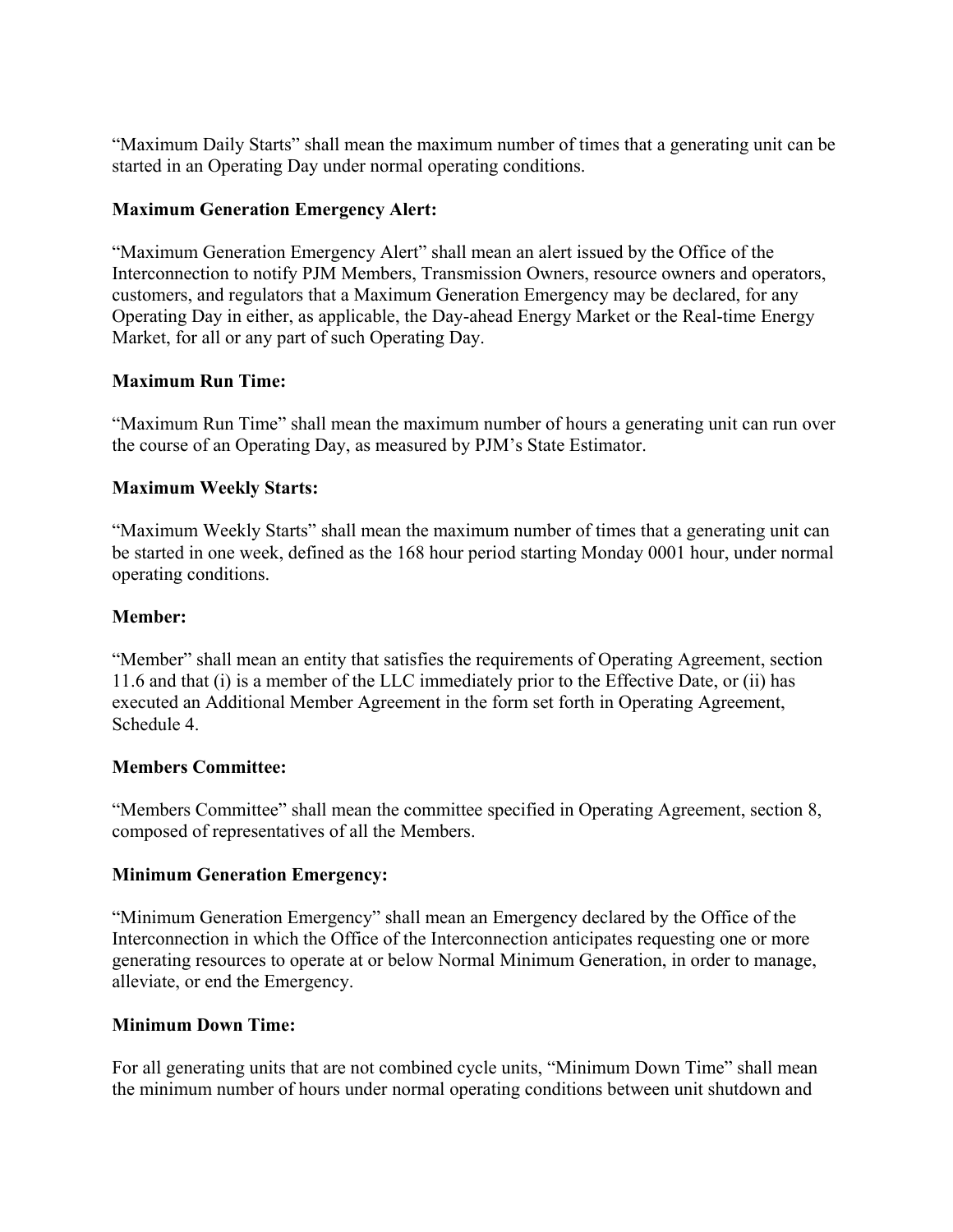unit startup, calculated as the shortest time difference between the unit's generator breaker opening and after the unit's generator breaker closure, which is typically indicated by telemetered or aggregated State Estimator megawatts greater than zero. For combined cycle units, "Minimum Down Time" shall mean the minimum number of hours between the last generator breaker opening and after first combustion turbine generator breaker closure, which is typically indicated by telemetered or aggregated State Estimator megawatts greater than zero.

# **Minimum Run Time:**

For all generating units that are not combined cycle units, "Minimum Run Time" shall mean the minimum number of hours a unit must run, in real-time operations, from the time after generator breaker closure, which is typically indicated by telemetered or aggregated State Estimator megawatts greater than zero, to the time of generator breaker opening, as measured by PJM's State Estimator. For combined cycle units, "Minimum Run Time" shall mean the time period after the first combustion turbine generator breaker closure, which is typically indicated by telemetered or aggregated State Estimator megawatts greater than zero, and the last generator breaker opening as measured by PJM's State Estimator.

# **MISO:**

"MISO" shall mean the Midcontinent Independent System Operator, Inc. or any successor thereto.

# **Multi-Driver Project:**

"Multi-Driver Project" shall mean a transmission enhancement or expansion that addresses more than one of the following: reliability violations, economic constraints or State Agreement Approach initiatives.

# **NERC:**

"NERC" shall mean the North American Electric Reliability Corporation, or any successor thereto.

# **NERC Functional Model:**

"NERC Functional Model" shall be the set of functions that must be performed to ensure the reliability of the electric bulk power system. The NERC Reliability Standards establish the requirements of the responsible entities that perform the functions defined in the Functional Model.

# **NERC Interchange Distribution Calculator:**

"NERC Interchange Distribution Calculator" shall mean the NERC mechanism that is in effect and being used to calculate the distribution of energy, over specific transmission interfaces, from energy transactions.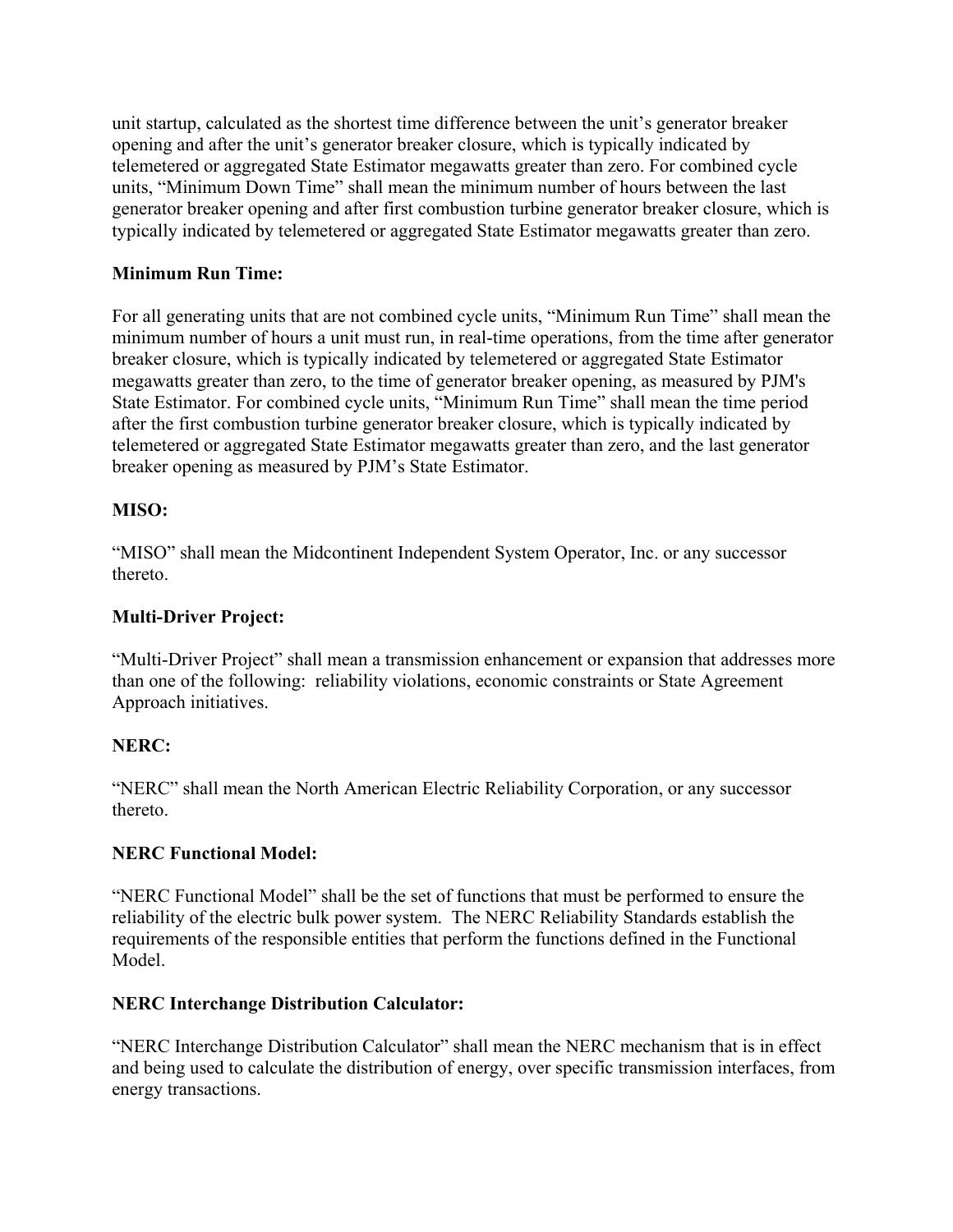## **NERC Reliability Standards:**

"NERC Reliability Standards" shall mean those standards that have been developed by NERC and approved by FERC to ensure the reliability of the electric bulk power system.

**NERC Rules of Procedure:**"NERC Rules of Procedure" shall be the rules and procedures developed by NERC and approved by the FERC. These rules include the process by which a responsible entity, who is to perform a set of functions to ensure the reliability of the electric bulk power system, must register as the Registered Entity.

# **Net Benefits Test:**

"Net Benefits Test" shall mean a calculation to determine whether the benefits of a reduction in price resulting from the dispatch of Economic Load Response exceeds the cost to other loads resulting from the billing unit effects of the load reduction, as specified in Operating Agreement, Schedule 1, section 3.3A.4 and the parallel provisions of Tariff, Attachment K-Appendix, section 3.3A.4.

### **Network Resource:**

"Network Resource" shall have the meaning specified in the PJM Tariff.

## **Network Service User:**

"Network Service User" shall mean an entity using Network Transmission Service.

### **Network Transmission Service:**

"Network Transmission Service" shall mean transmission service provided pursuant to the rates, terms and conditions set forth in Tariff, Part III, or transmission service comparable to such service that is provided to a Load Serving Entity that is also a Transmission Owner.

# **New York ISO or NYISO:**

"New York ISO" or "NYISO" shall mean the New York Independent System Operator, Inc. or any successor thereto.

### **No-load Cost:**

"No-load Cost" shall mean the hourly cost required to theoretically operate a synchronized unit at zero MW. It consists primarily of the cost of fuel, as determined by the unit's no load heat (adjusted by the performance factor) times the fuel cost. It also includes operating costs, maintenance adders, emissions allowances and taxes.

### **Non-Disclosure Agreement:**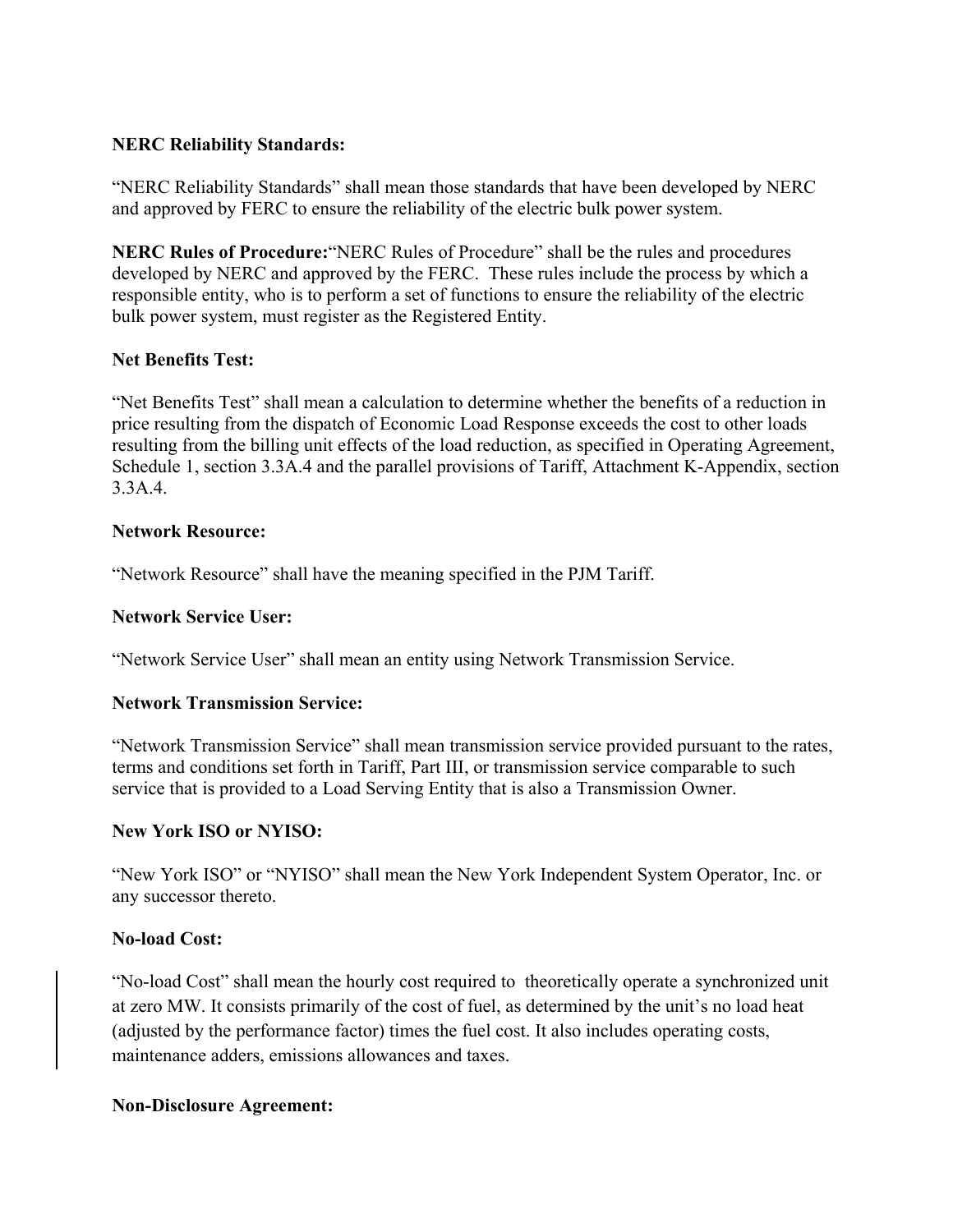"Non-Disclosure Agreement" shall mean an agreement between an Authorized Person and the Office of the Interconnection, pursuant to Operating Agreement, section, the form of which is appended to this Agreement as Operating Agreement, Schedule 10, wherein the Authorized Person is given access to otherwise restricted confidential information, for the benefit of their respective Authorized Commission.

# **Non-Dispatched Charging Energy:**

"Non-Dispatched Charging Energy" shall mean all Direct Charging Energy that an Energy Storage Resource Model Participant receives from the electric grid that is not otherwise Dispatched Charging Energy.

# **Nonincumbent Developer:**

"Nonincumbent Developer" shall mean: (1) a transmission developer that does not have an existing Zone in the PJM Region as set forth in Tariff, Attachment J; or (2) a Transmission Owner that proposes a transmission project outside of its existing Zone in the PJM Region as set forth in Tariff, Attachment J.

## **Non-Regulatory Opportunity Cost:**

"Non-Regulatory Opportunity Cost" shall mean the difference between (a) the forecasted cost to operate a specific generating unit when the unit only has a limited number of starts or available run hours resulting from (i) the physical equipment limitations of the unit, for up to one year, due to original equipment manufacturer recommendations or insurance carrier restrictions, (ii) a fuel supply limitation, for up to one year, resulting from an event of Catastrophic Force Majeure; and, (b) the forecasted future Locational Marginal Price at which the generating unit could run while not violating such limitations. Non-Regulatory Opportunity Cost therefore is the value associated with a specific generating unit's lost opportunity to produce energy during a higher valued period of time occurring within the same period of time in which the unit is bound by the referenced restrictions, and is reflected in the rules set forth in PJM Manual 15. Non-Regulatory Opportunity Costs shall be limited to those resources which are specifically delineated in Operating Agreement, Schedule 2.

### **Non-Retail Behind The Meter Generation:**

"Non-Retail Behind The Meter Generation" shall mean Behind the Meter Generation that is used by municipal electric systems, electric cooperatives, and electric distribution companies to serve load.

### **Non-Synchronized Reserve:**

"Non-Synchronized Reserve" shall mean the reserve capability of non-emergency generation resources that can be converted fully into energy within ten minutes of a request from the Office of